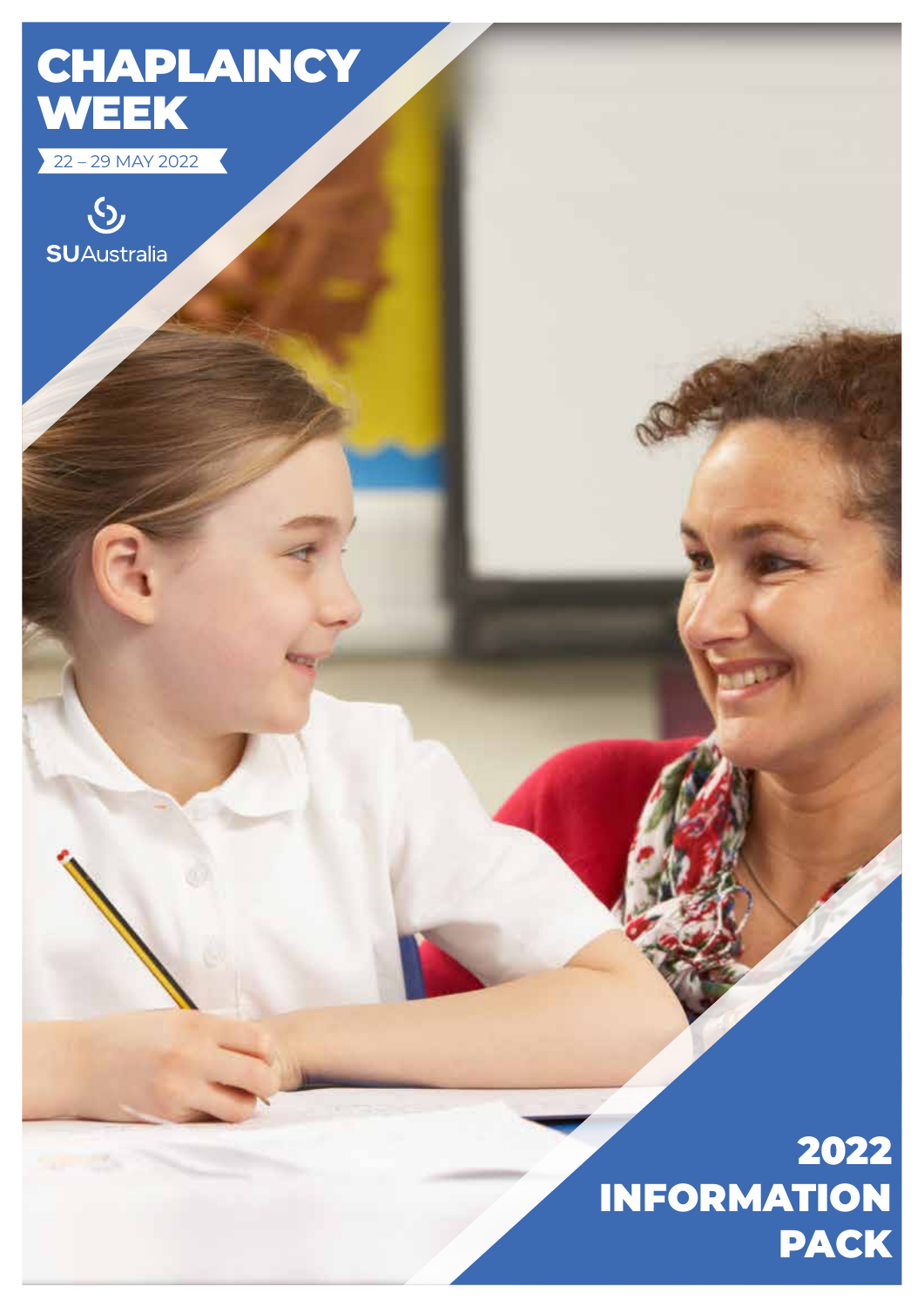# CHAPLAINCY WEEK

## 22 – 29 MAY 2022

Chaplaincy Week is your chance to tell your school community, chaplaincy supporters and the wider community what makes chaplaincy great, and why it is such a vital service in your school.

The key to a great Chaplaincy Week is creativity. This pack provides a number of suggestions, as well as some practical advice, but at the end of the day your Chaplaincy Week may look nothing like what we imagined– and that's fantastic.

You know your school and you know your community, so take advantage of those connections, church contacts, business partners, supporters and opportunities in your area to make the most of this great week. Think outside the box and engage others to help you… Your Field Development Manager is available to give advice or direction. Chaplains can often feel that they are alone in the school, but this week is a reminder that they couldn't do what they do without a huge support network.

Thank you so much for your efforts, your commitment and your heart to see young lives nurtured.

Blessings

Stephanie Sebastian Regional Manager - Tasmania SU Australia

### **CONTENTS**

| AIM OF CHAPLAINCY WEEK             | 3 |
|------------------------------------|---|
| CHAPI AINCY WEEK IN A LOCAL CHURCH | 3 |
| CHAPI AINCY WEEK IN YOUR SCHOOL    | 4 |
| CHAPI AINCY WEEK IN YOUR COMMUNITY | 4 |
| ART & MEDIA COMPETITION POSTER     |   |

**CHAPLAINCY** WEEK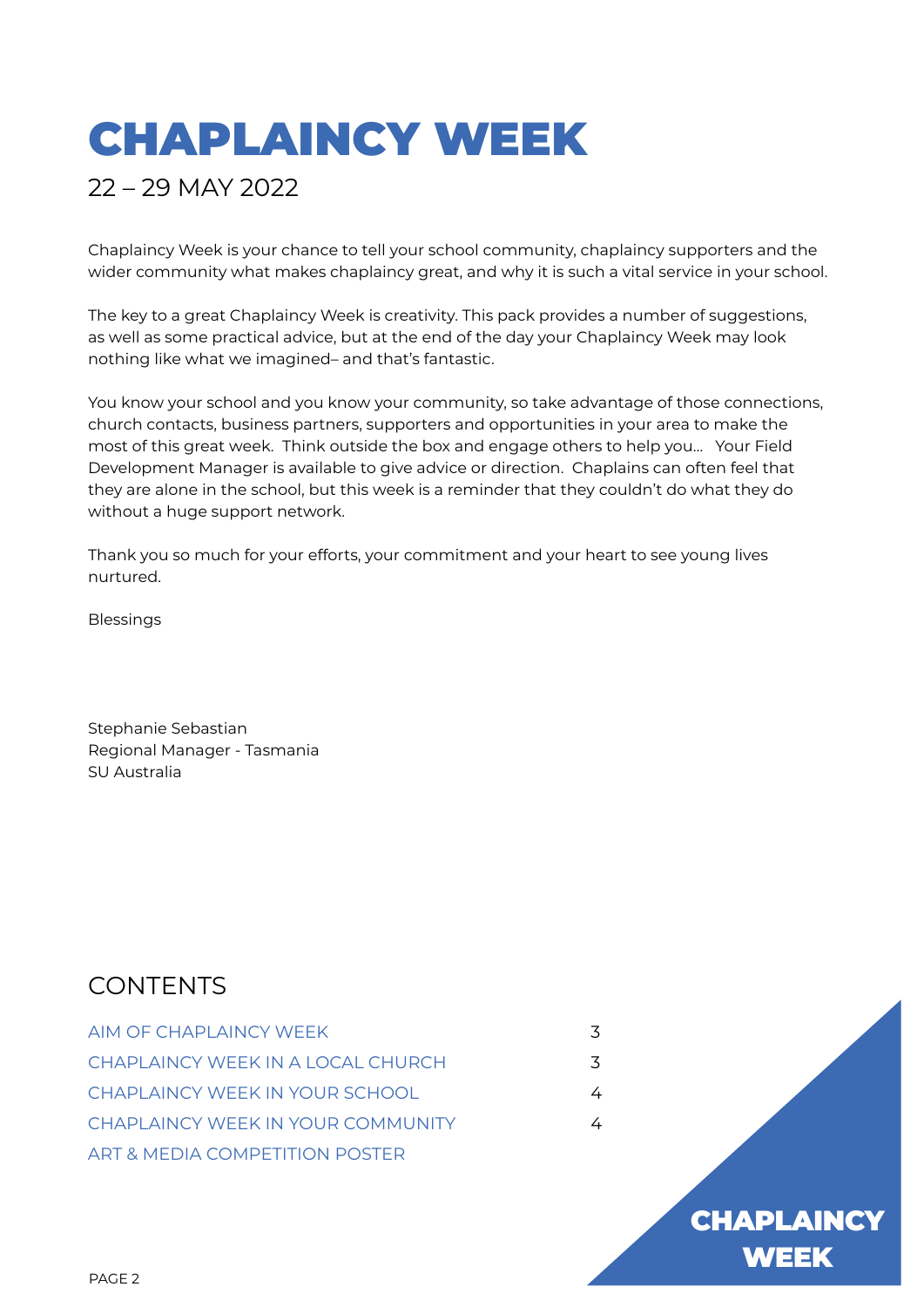## AIM OF CHAPLAINCY WEEK

To raise awareness of and promote the possibilities for chaplaincy in schools in Tasmania.

Chaplaincy Week is an excellent opportunity to promote your chaplaincy service and to raise awareness of the ongoing need for resourcing including financial support, volunteers and prayer support. Speak to your Field Development Manager if you have ideas for Chaplaincy Week. They may be able to point you in the right direction for making your idea work.

## ONLINE

#### ON SOCIAL MEDIA

Advertise your Chaplaincy Week activities on your school's social media sites. Highlight the work of your chaplain including programs and good news stories.

## IN A LOCAL CHURCH

#### TALK TO LOCAL CHURCH LEADERS

Start talking to leaders of local churches, asking them if their Sunday service (on either 22 or 29 May) could incorporate a chaplaincy theme.

#### HEAR FROM YOUR CHAPLAIN

Invite your school chaplain to visit local churches. Have them share chaplaincy stories with church congregations and to seek prayer, volunteers and financial support.

#### PARTNERSHIP SUPPORT CARDS

School chaplains could make their Partnership Support cards available to the congregation.

#### MAKE USE OF CHURCH NEWSLETTERS

ask churches to promote Chaplaincy Week and your particular school chaplaincy program. In the weeks leading up to Chaplaincy Week, provide them with:



Chaplaincy Week dates – Sunday 22 to Sunday 29 May

A list of your own particular Chaplaincy Week activities that may need prayer or participation from local churches



The need for financial support



Other prayer points **CHAPLAINCY** WEEK